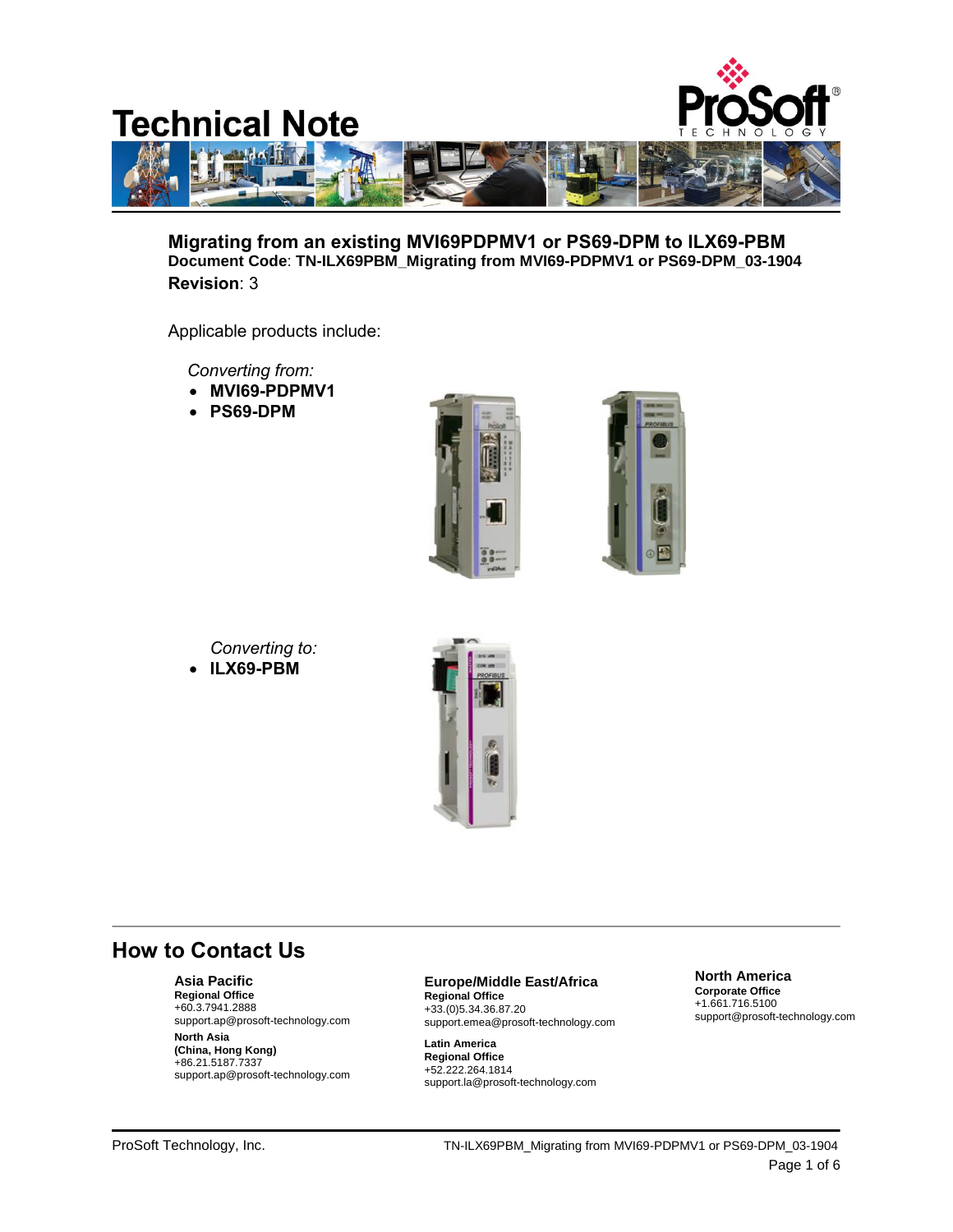

**Migrating from an existing MVI69-PDPMV1 or PS69-DPM to the new ILX69-PBM is a simple and straight-forward process. These three PROFIBUS DPV1 modules all use a different software\* package for the PROFIBUS Master configuration.** 

**It is highly recommend to review the ILX69-PBM training video on ProSoft Technology's YouTube channel:<https://www.youtube.com/channel/UCyHY7f3Ops763bXNlqNAFPA>**

- MVI69-PDPMV1 uses **ProSoft Configuration Builder**
- PS69-DPM uses **ProSoft.fdt**
- ILX69-PBM uses **ProSoft fdt Configuration Manager**

\*For existing PS69-DPM applications, ProSoft.fdt is required to make modifications to the existing PROFIBUS configuration. For new PS69-DPM applications, the newer ProSoft fdt Configuration Manager should be used. ProSoft Technology is in the process of modifying ProSoft fdt Configuration manager so that it can be used for new or existing PS69-DPM applications.

Although **ProSoft.fdt** and **ProSoft fdt Configuration Manager** are very similar, they are different and cannot reside on the same Windows installation. It is recommended that a Windows VM be used for one of the programming packages, and the Host OS containing the other.

With the ILX69-PBM being the newest PROFIBUS Master module, it offers the following features/functions the other two CompactLogix PROFIBUS Master units do not.

- Over 5700 bytes of input and 5700 bytes of output data
- Onboard Ethernet port for configuration and diagnostics
- Discovery service for quick and easy installation
- User-level security configuration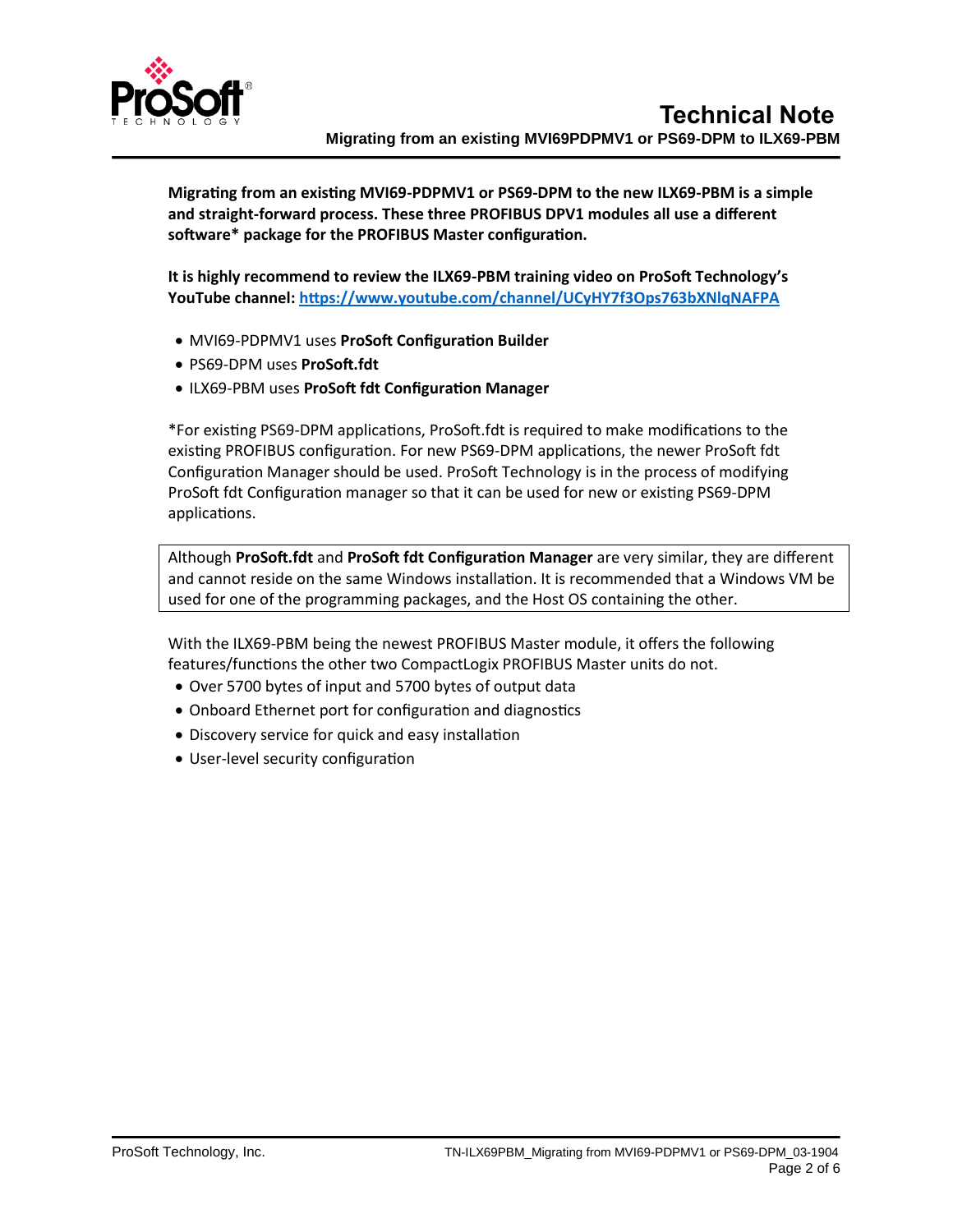

### **Migrating PS69-DPM to ILX69-PBM**

The following steps will guide users though migrating an existing PS69-DPM to an ILX69-PBM.

In the image of ProSoft.fdt below, the PS69-DPM is configured to communicate with 3 PROFIBUS DP slaves. This will convert a PS69-DPM configuration to the new ILX69-PBM.



- a. Now, from a different Windows OS (VM, another PC, etc.), launch the ProSoft fdt Configuration Manager, and create a project for the ILX69-PBM.
- b. The first thing you'll need to do is import all required GSD files for existing slaves.
- c. Within ProSoft.fdt, double-click on the PS69-DPM and take note of the Configuration section.

| <b>TO Device:</b><br>f<br>Vendor:                 | PS69-DPM<br>ProSoft Technology, Inc.  | Device ID:<br>0x069E<br>Vendor ID:<br>373                                                  |  |  |  |  |
|---------------------------------------------------|---------------------------------------|--------------------------------------------------------------------------------------------|--|--|--|--|
|                                                   |                                       |                                                                                            |  |  |  |  |
| Navigation area                                   | <b>Bus Parameters</b>                 |                                                                                            |  |  |  |  |
| Settings<br><b>Driver</b><br><b>Serial Driver</b> | Profile:<br><b>Bus Parameters</b>     | <b>PROFIBUS DP</b><br>$\overline{\phantom{a}}$                                             |  |  |  |  |
| <b>Device Assignment</b>                          | <b>Baud Rate:</b>                     | <b>Station Address:</b><br>kBit/s<br>1500                                                  |  |  |  |  |
| <b>Firmware Download</b><br>Configuration         | Slot Time:                            | tBit<br><b>Target Rotation Time:</b><br>11894<br>tBit                                      |  |  |  |  |
| <b>Bus Parameters</b>                             | Min. Station Delay Time:              | 11<br>tBit<br>-<br>7.9293 ms                                                               |  |  |  |  |
| <b>Address Table</b><br><b>Station Table</b>      | Max. Station Delay Time:              | 150<br>tBit<br><b>GAP Actualization Factor:</b><br>10 <sup>10</sup>                        |  |  |  |  |
|                                                   | <b>Ouiet Time:</b>                    | Max. Retry Limit:<br>tBit<br>0<br>$\mathbf{1}$                                             |  |  |  |  |
|                                                   | Setup Time:                           | Highest Station Address (HSA):<br>126<br>1<br><b>HBit</b>                                  |  |  |  |  |
|                                                   | <b>Bus Monitoring</b>                 |                                                                                            |  |  |  |  |
|                                                   | Data Control Time:                    | 120<br>ms<br>Override slave specific Watchdog Control Time                                 |  |  |  |  |
|                                                   | Min. Slave Interval:                  | Watchdog Control Time:<br>2000<br>20<br><b>US</b><br>ms                                    |  |  |  |  |
|                                                   | <b>Calculated Timing</b>              | Auto Clear ON                                                                              |  |  |  |  |
|                                                   | Tid1:<br>37 tBit<br>Tid2:<br>150 tBit |                                                                                            |  |  |  |  |
|                                                   |                                       | Values marked with this symbol should be<br>Adjust<br>adjusted to changes in the topology. |  |  |  |  |
|                                                   |                                       | Apply<br>Help<br>OK<br>Cancel                                                              |  |  |  |  |
| $\triangleright$ 0                                |                                       |                                                                                            |  |  |  |  |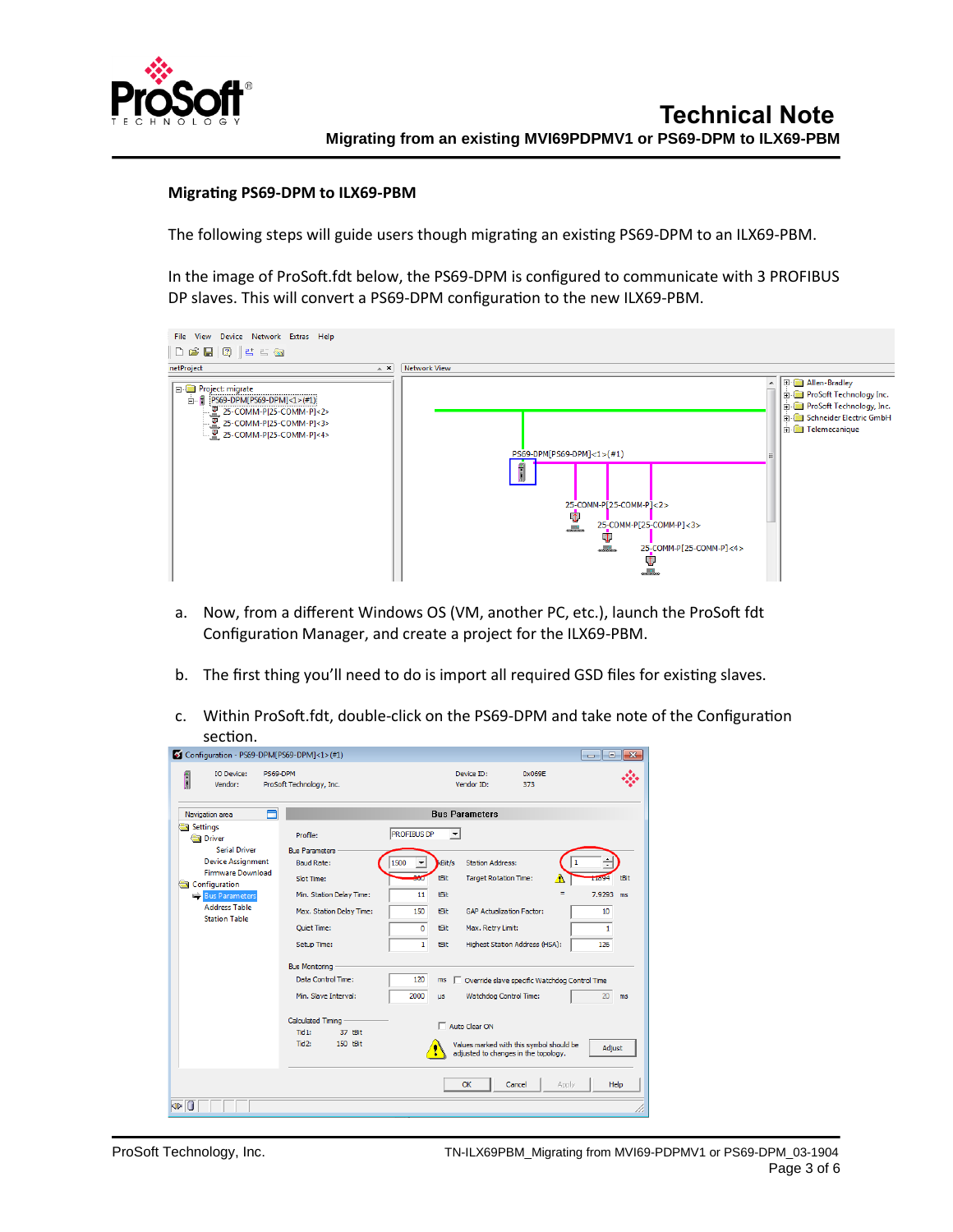

In the Bus Parameters section, take note of the Baud Rate and Station Address, as these are the only modifications you'll need to make in this window when setting up the ILX69-PBM (PROFIBUS Master) in ProSoft fdt Configuration Manager.

d. While still in the Configuration section of ProSoft.fdt, click on Address Table and take note of the configured slave devices.

| PROSOFT.fdt - [migrate.spj]            |                     |                                           |                          |                                                      |                                    |        |                          |                                   |  |
|----------------------------------------|---------------------|-------------------------------------------|--------------------------|------------------------------------------------------|------------------------------------|--------|--------------------------|-----------------------------------|--|
| File View Device Network Extras Help   |                     |                                           |                          |                                                      |                                    |        |                          |                                   |  |
| <b>DBH12</b>                           |                     |                                           |                          |                                                      |                                    |        |                          |                                   |  |
| 書書圖                                    |                     |                                           |                          |                                                      |                                    |        |                          |                                   |  |
|                                        |                     |                                           |                          |                                                      |                                    |        |                          |                                   |  |
| netProject<br>$\triangle X$            | <b>Network View</b> |                                           |                          |                                                      |                                    |        |                          |                                   |  |
| <b>Project: migrate</b>                |                     |                                           |                          | $\sqrt{m}$ $\approx$ $\sqrt{m}$ $\approx$ $\sqrt{m}$ |                                    |        |                          |                                   |  |
| PS69-DPM[PS69-DPM]<1>(#1)              |                     | Configuration - PS69-DPM[PS69-DPM]<1>(#1) |                          |                                                      |                                    |        |                          |                                   |  |
| 25-COMM-P[25-COMM-P]<2>                |                     | PS69-DPM<br><b>IO</b> Device:             |                          |                                                      | Device ID:                         | 0x069E |                          |                                   |  |
| 25-COMM-P[25-COMM-P]<3>                |                     | f<br>Vendor:                              | ProSoft Technology, Inc. |                                                      | Vendor ID:                         | 373    |                          | ◈                                 |  |
| $\frac{10}{2}$ 25-COMM-P[25-COMM-P]<4> |                     |                                           |                          |                                                      |                                    |        |                          |                                   |  |
|                                        |                     |                                           |                          |                                                      |                                    |        |                          |                                   |  |
|                                        | PS69-DPMI           | $\Box$<br>Navigation area                 | <b>Address Table</b>     |                                                      |                                    |        |                          |                                   |  |
|                                        | F                   | Settings                                  |                          |                                                      |                                    |        |                          |                                   |  |
|                                        | Ш                   | <b>Driver</b>                             | Ⅳ Auto addressing        | Display mode:                                        | Decimal                            | ᆂ      | CSV Export               |                                   |  |
|                                        |                     | <b>Serial Driver</b>                      | Inputs:                  |                                                      |                                    |        |                          |                                   |  |
|                                        |                     | <b>Device Assignment</b>                  | Sation<br>Device         | Name                                                 | Module                             | Type   | Length                   | Address                           |  |
|                                        |                     | <b>Firmware Download</b>                  | 225 COMM-P               | 25-COMM-P                                            | 4 byte input IB                    |        |                          | $\bullet$                         |  |
|                                        |                     | Configuration                             | 225COMM-P<br>3 25 COMM-P | 25-COMM-P<br>25-COMM-P                               | 2 byte input IB                    |        |                          | 4<br>Ξ                            |  |
|                                        |                     | <b>Bus Parameters</b>                     | 3 25 COMM-P              | 25-COMM-P                                            | 4 byte input IB<br>2 byte input IB |        |                          | 6 <sup>1</sup><br>10 <sup>1</sup> |  |
|                                        |                     | Address Table                             | 4 25 COMM-P              | 25-COMM-P                                            | 4 byte input IB                    |        |                          | 12                                |  |
|                                        |                     | <b>Station Table</b>                      | 4 25 COMM-P              | 25-COMM-P                                            | 2 byte input IB                    |        | $\overline{\phantom{a}}$ | $16 -$                            |  |
|                                        |                     |                                           | <b>Outputs:</b>          |                                                      |                                    |        |                          |                                   |  |
|                                        |                     |                                           | Station<br>Device        | Name                                                 | Module                             | Type   | Length                   | Address                           |  |
|                                        |                     |                                           | 225 COMM-P               | 25-COMM-P                                            | 4 byte output QB                   |        |                          | $\theta$                          |  |
|                                        |                     |                                           | 225-COMM-P               | 25-COMM-P                                            | 2 byte output QB                   |        |                          | 4                                 |  |
|                                        |                     |                                           | 3 25 COMM-P              | 25-COMM-P                                            | 4 byte output QB                   |        |                          | 6<br>Ξ                            |  |
|                                        |                     |                                           | 3 25 COMM-P              | 25-COMM-P                                            | 2 byte output QB                   |        |                          | 10 <sub>1</sub>                   |  |
|                                        |                     |                                           | 4 25 COMM-P              | 25-COMM-P                                            | 4 byte output QB                   |        |                          | 12                                |  |
|                                        |                     |                                           | 4 25 COMM-P              | 25-COMM-P                                            | 2 byte output QB                   |        | $\overline{2}$           | $16^{-4}$                         |  |
|                                        |                     |                                           |                          |                                                      |                                    |        |                          |                                   |  |
|                                        |                     |                                           |                          |                                                      | OK<br>Cancel                       |        | Apply.                   | Help                              |  |
|                                        |                     |                                           |                          |                                                      |                                    |        |                          |                                   |  |
|                                        |                     | $4P$ <sup>0</sup>                         |                          |                                                      |                                    |        |                          |                                   |  |
|                                        |                     |                                           |                          |                                                      |                                    |        |                          |                                   |  |

- e. Now, within ProSoft fdt Configuration Manager, recreate the PROFIBUS network and settings to match those of the PS69-DPM and ProSoft.fdt.
- f. Once the network is recreated in ProSoft fdt Configuration Manager, download the configuration to the ILX69-PBM.

Once the Add on Profile is created, the Add on Instruction is imported, and the PROFIBUS configuration successfully downloaded, the ILX69-PBM is ready to communicate with PROFIBUS DP slaves.

For the PS69-DPM, PROFIBUS cyclic data resides in the following Controller Tags: **INPUT Data:** PS69DPM.DpmInputArray.InputData **OUTPUT Data:** PS69DPM.DpmOutputArray.OutputData

Once the project is converted to the ILX69-PBM, PROFIBUS cyclic data will reside in the following Controller Tags: **INPUT Data:** ILX69PBM.DATA.INPUT **OUTPUT Data:** ILX69PBM.DATA.OUTPUT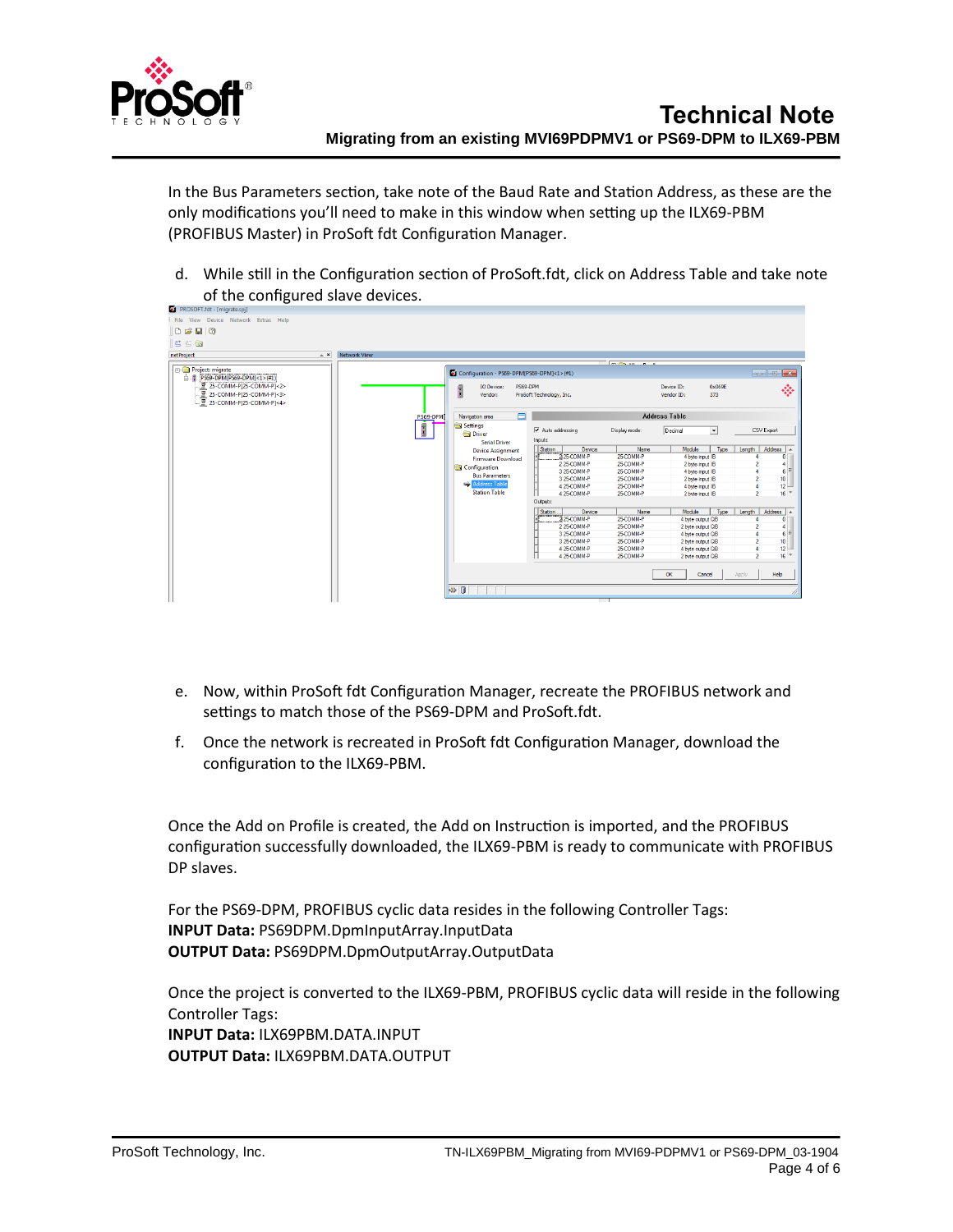

For converting from a MVI69-PDPMV1 to the new ILX69-PBM, follow the same steps as above, and take note that the MVI69-PDPMV1 uses ProSoft Configuration Builder (PCB) to configure the PROFIBUS network.

a. Launch PCB and take note of the PROFIBUS network configuration and network settings.



NOTE: Within PCB, click on Project and Print Preview for a detailed report of the entire PROFIBUS network.